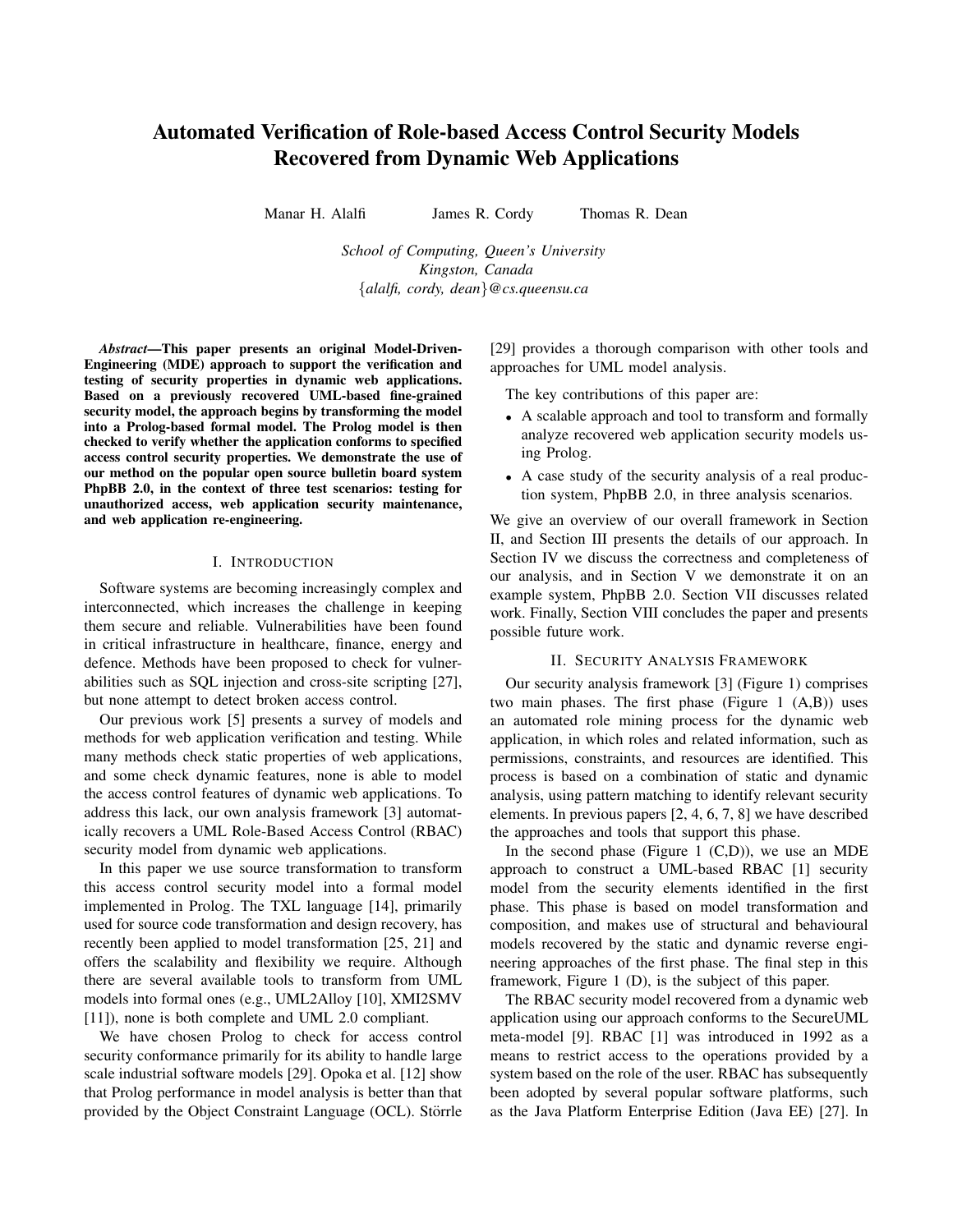

Figure 1. Overview of our dynamic web application security analysis framework

RBAC, a *permission* represents the right to perform a restricted operation, and a *role* represents a set of permissions that can be granted to users and groups of computer systems. RBAC permissions represent security-sensitive operations, as opposed to the security-sensitive data accessed by the system. When a user attempts a restricted operation, the user must be in a role that includes the necessary permissions.

SecureUML is an implementation of the Model Driven Security approach [9], a specialization of Model Driven Architecture. It explicitly integrates security aspects into the application's models and provides support for model transformation. The approach has been proposed to bridge the representation gap between the graphical languages used for specifying the application's design models, such as UML, and the textual languages used to specify the security models. It is built on a modular schema that comprises three basic elements: a language for security policy specification, a language for design model construction, and a dialect for defining integration points in the preceding languages. The abstract syntax for SecureUML is based on the RBAC metamodel. It defines a meta-model that extends RBAC with authorization constraints to enable formal specification of access control policies that depend on dynamic aspects of the system, such as the access date or values of the system's environment variables.

The modeling notation for SecureUML is based on a UML profile that uses UML stereotypes and tagged values to represent the abstract syntax elements in the meta-model schema. Users, groups, and roles are represented as classes with stereotypes  $\ll$  User  $\gg$ ,  $\ll$  Group  $\gg$  and  $\ll$  Role  $\gg$ respectively, and permission is represented as an association class with a  $\ll$  *Permission*  $\gg$  stereotype.

Figure 2 shows an example of a SecureUML model for a web forum application. The diagram shows two users in different roles who are permitted different sets of actions based on their roles. Bob, who is an anonymous user, is permitted to access the forum entities using read operations. So, Bob can access a forum via *ViewForum()*, read a forums' topics via *ViewTopic()*, read topic posts via *ViewTPosts()*, and can register in a forum. Alice, who is a registered user of the forum, can not only perform all the operations available to Bob but is also permitted write access to the forum. Thus, she can also reply to posts via *RPostReply()*, edit her own posts using *EditSelfPost()*, and so on.

#### III. APPROACH

In this paper, we present *SecureUML2Prolog*, a tool that automatically transforms a serialized SecureUML model into a formal Prolog model that can then be analyzed using Prolog queries. We define a set of mappings between SecureUML meta-model constructs and Prolog facts, and then use Prolog queries to check for role-based security concerns in the target application.

Our method is based on model transformations implemented in the TXL source transformation language [14]. We begin by defining a TXL grammar for the input SecureUML serialization, and a second ("override") grammar for our target Prolog format. The main grammatical form ( [program] in TXL) allows both, but expects the Prolog part to be empty on input and full on output, and vice-versa for the SecureUML part. We used the TXL producer-consumer translation paradigm to make a set of transformation rules to "produce" the Prolog output while "consuming" the SecureUML input.

The transformation begins by parsing the SecureUML serialization to insure its conformance with its meta-model, with an initially empty Prolog output. It then replaces this entire input by constructing the Prolog output beginning with an empty set of Prolog facts and transforming it into the Prolog representation of the input SecureUML model.

As an example of the source transformation implementation, Figure 3 shows a TXL rule for transforming a SecureUML permission's action and condition into Prolog facts. The initial deconstructor pattern matches the SecureUML syntax to recognize an ownedOperation element and identifies the attributes of the action. The constructors PermActionF and PermActionconst then generate Prolog facts for the action and its condition, which are appended to the Prolog factbase using the replace-by transformation clause.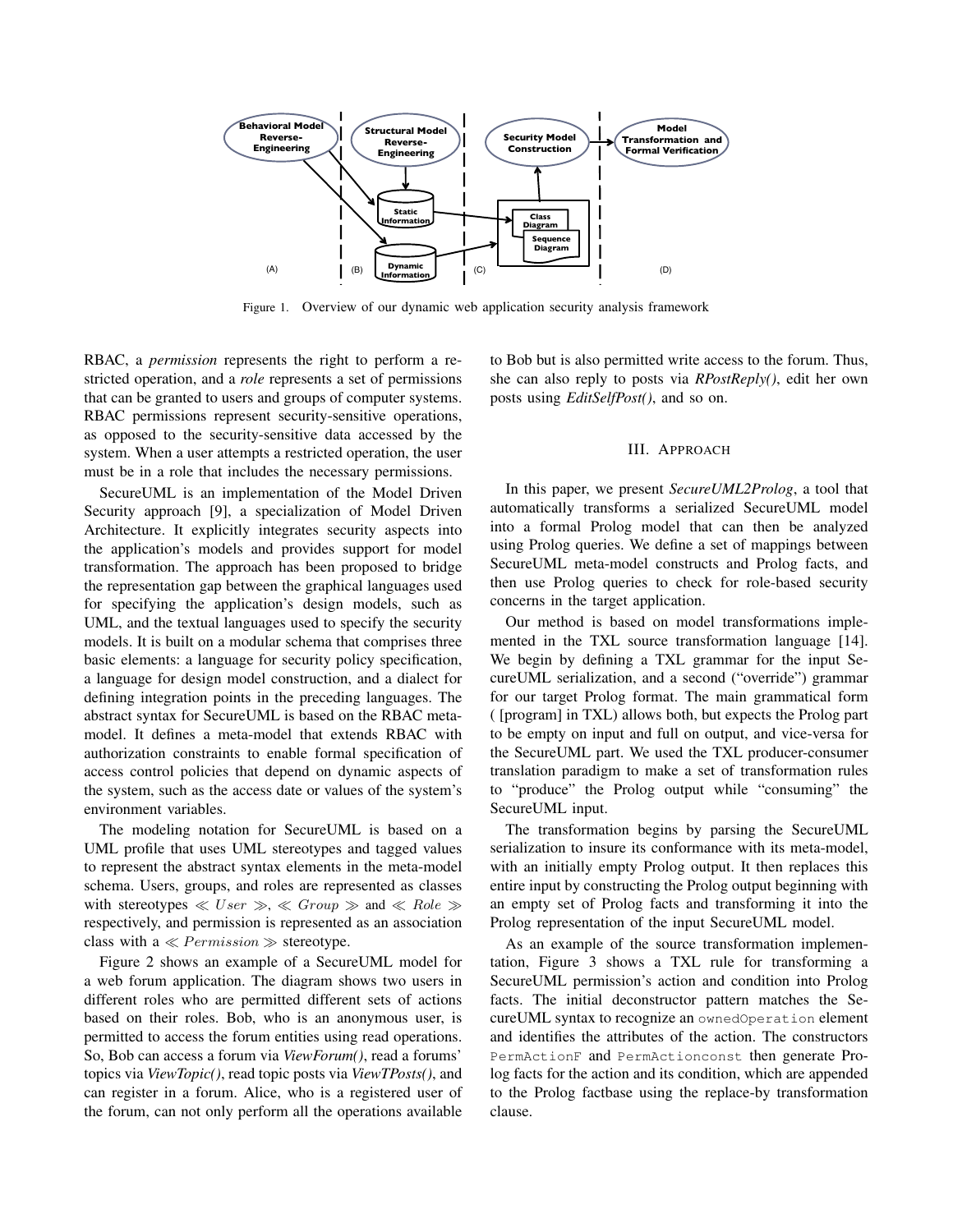

Figure 2. An example SecureUML model

```
function IsPermAction PermissionID [charlit] RoleID [id]
                       OwnedOperation [owned_operation]
   deconstruct OwnedOperation
      <ownedOperation 'xmi:type = "uml:Operation"
                'xmi:id = AttribID [stringlit]
                'name = OpName [stringlit]
'precondition = PreconID [stringlit] >
         OwnedAttrib [XMItoken*]
      </ownedOperation>
   construct CharOpName [charlit]
      _{-} [+ OpName]
   construct PermActionF [Factdot]
      'permActionAssign (RoleID, PermissionID, CharOpName).
   construct PermActionconst [Factdot*]
      _ [IsPermActionConst OwnedAttrib PermissionID RoleID]
   replace * [Factdot*]
      PermActionsFactsSoFar [Factdot*]
   by
      PermActionsFactsSoFar [. PermActionF ]
                              [. PermActionconst]
end function
```
Figure 3. A sample TXL source transformation rule for generating permission facts from SecureUML model elements

Our tool generates the following categories of facts, based on mappings of each of the elements of the SecureUML meta-model (Figure 4) to Prolog.

• *Role facts*: The leftmost side of the secureUML metamodel Figure 4(A), presents the *Role* model element and two relations: *RoleHierarchy* and *userAssignment*. The model recovery aspect of our framework generates a separate SecureUML Role element for each role assigned to a specific user name for a specific session. A RoleNum attribute is added to all Prolog facts generated from the transformation process in order to bind them to the roles representing them. Currently, the RoleHierarchy relation is not automatically identified, so we do not map it in our target Prolog fact-base. The automated identification of the hierarchy relation is part of our planned future work. For Role elements of the SecureUML model, our tool generates facts for application roles and user assignments, such as:

- *appRole (RoleNum, RoleName)* : Represents the application roles and takes as parameter the name of the role. Example: *appRole (1, "Admin")*.
- *user (UserName)* : Represents the application users, and takes as parameter the user name or id. Example: *user ("Alice")*.
- *userAssign (UserName, RoleNum)* : Represents the assignment of users to roles, and takes as parameter the role and user name. Example: *userAssign ("Alice", 1)*.
- *Permission facts*: The second part of the meta-model, Figure 4(B), has two model elements: the set of *Permissions* and *AuthorizationConstraints*, and three relations: *PermissionAssignment*, *ActionAssignment*, and *ConstraintAssignment*. These are mapped into the following Prolog facts:
	- *perm (RoleNum , PermissionID)* : Represents each application permission. Takes as parameter the role number and the application permission id. Example: *perm (1, 'phpbb forumsPerm')*.
	- *permActionConst (RoleNum, PermissionID, ActionIDIn-Code, Constraint)* : Represents application permission constraints and takes as parameter the permission id, the action id in code and the action constraints. Example: *permActionConst (1, 'phpbb forumsPerm', 366, 'fo* $rum_id = $form_id'.$
	- *rolePermAssign (RoleNum, RoleID, PermissionID)* : Represents the application's role permission assign-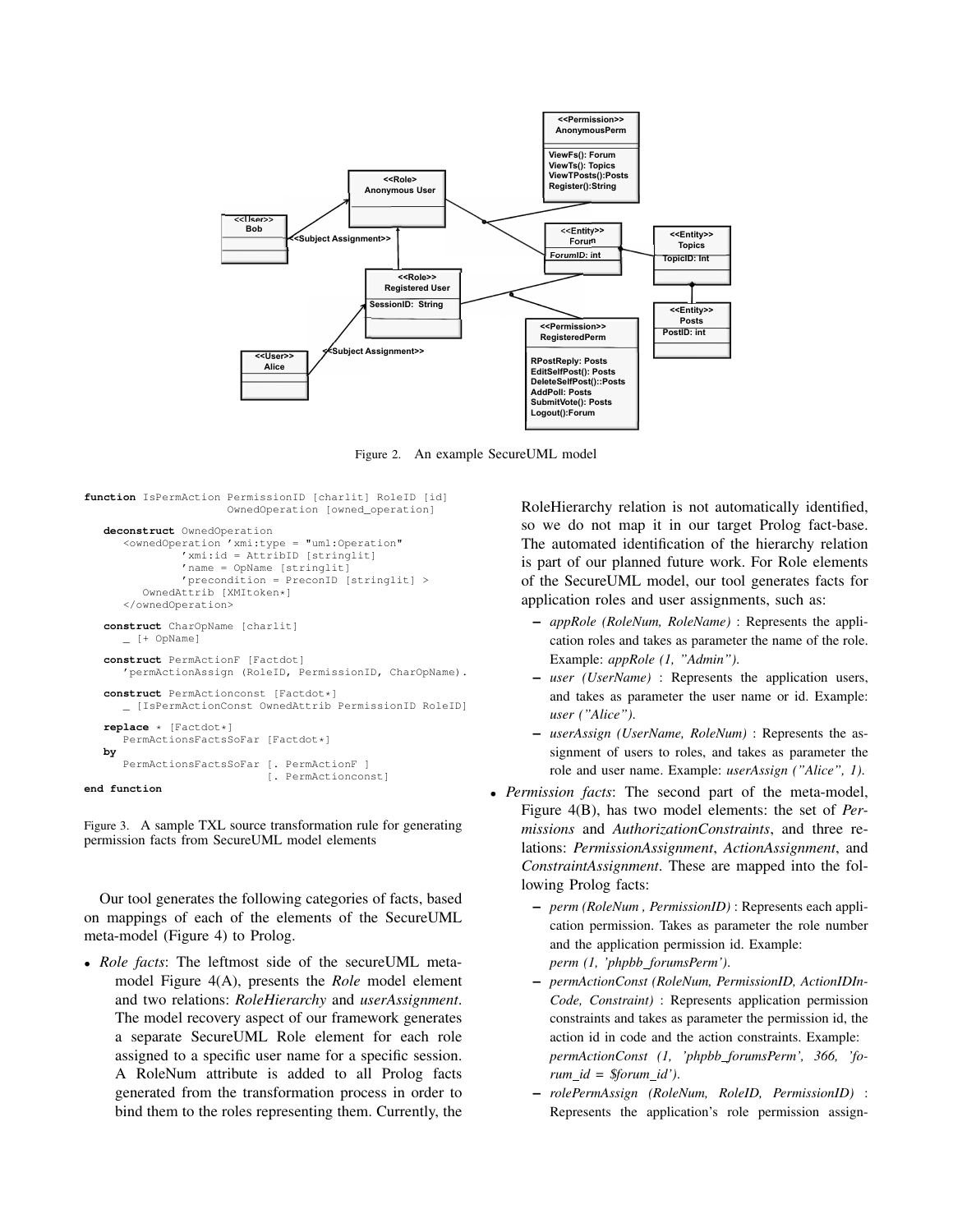

Figure 4. The SecureUML meta-model (adapted from [9])

ments. Takes as parameter the permission id and the role id. Example: *rolePermAssign (1, 'Anonymous', 'phpbb forumsPerm')*.

- *permActionAssign (RoleNum, PermissionID, ActionID-InCode, ActionName)* : Represents the application's permission action assignments. Takes as parameter, the permission id and the permission atomic actions IDs and names. Example: *permActionAssign (1, 'phpbb forumsPerm', 366,'Select (viewforum, forum id =* \$*forum id)')*.
- *Action facts*: The third part of the meta-model, Figure 4(C), presents three model elements and their relations, representing the set of application *Actions*, where the granularity of the action (whole entity, attributes or association) and the type of access (read or write) is identified by *CompositeAction* and *AtomicAction* model elements. This category of security model elements is mapped into the following Prolog facts:
	- *permActionType (RoleNum, PermissionID, ActionIDIn-Code, ActionType)* : Represents the permission action types, that is, whether they are read or write operations. Example: *permActionType (1, 'phpbb topicsPerm', 404, 'Update')*.
	- *permResourceAssign (RoleNum, permissionID, ResourceID)* : Represents application's permission resource assignments. Takes as parameter the permission id and the resource id. Example: *permResourceAssign (1, 'phpbb forumsPerm', 'phpbb forums')*.
- *Secure resource facts*: The last part of Figure 4(D) shows the secured *Resource* model element. In the SecureUML notation, the representation of resources is left open, so that developers can decide later which elements of the system should be considered secure and which should have access constraints. These elements are defined using a dialect. In our model recovery framework, we identify and recover secure resources from the web applications under test and represent them as an ER diagram. Facts resulting from this category are the application's secure resources (entities), their attributes, and their relationships, such as:
- *entity (RoleNum, ResourceID)* : Represents the application's secure resources. Takes as parameter the role number and the resource name. Example: *entity (1, 'phpbb forums')*.
- *entityAttrib (RoleNum, EntityName, Attrib)* : Represents the application's resource attributes. Takes as parameter the role number, the resource name and its attribute names. Example: *entityAttrib (1, 'phpbb users','username')*.
- *entityAssociation (RoleNum, entityName, Association-ID1, AssociationID2 (PK))* : Represents relations between the application's resources. Takes as parameter the role number, the resource name, and the relation's end names including key attribute(s). Example: *entityAssociation (1, 'phpbb forums', 'phpbb auth access', 'phpbb auth access(forum id)')*.
- *Dynamic and contextual facts*: This category of Prolog facts represents environment information, such as execution timestamps, server environment variable accesses, and so on from the recovered model. Facts from this category are represented as a set of parameters associated with the set of *Action* model elements presented in Figure 4(C).
	- *permActionTimeS (RoleNum, PermissionID, ActionID, Timestamp)* : Represents an application action timestamp. Takes as parameter the role number, the permission id, the Action id and the execution timestamp for the action. Example: *permActionTimeS (1, 'phpbb forumsPerm', 366, 1249518435)*.
	- *permActionInPage (RoleNum, PermissionID, ActionID, PageID)* : Represents an action's location in the code, that is, which page it is associated with. Example: *permActionInPage (1, 'phpbb forumsPerm', 366, 365)*.
	- *Return (RoleNum , ReturnAttribs, pageID)* : Represents attributes returned from interacting with the secured resources. Takes as parameter the role number, the returned attributes, and the id of the page that has the interaction. Example: *Return (1, 'u.user id, u.username', 365)*.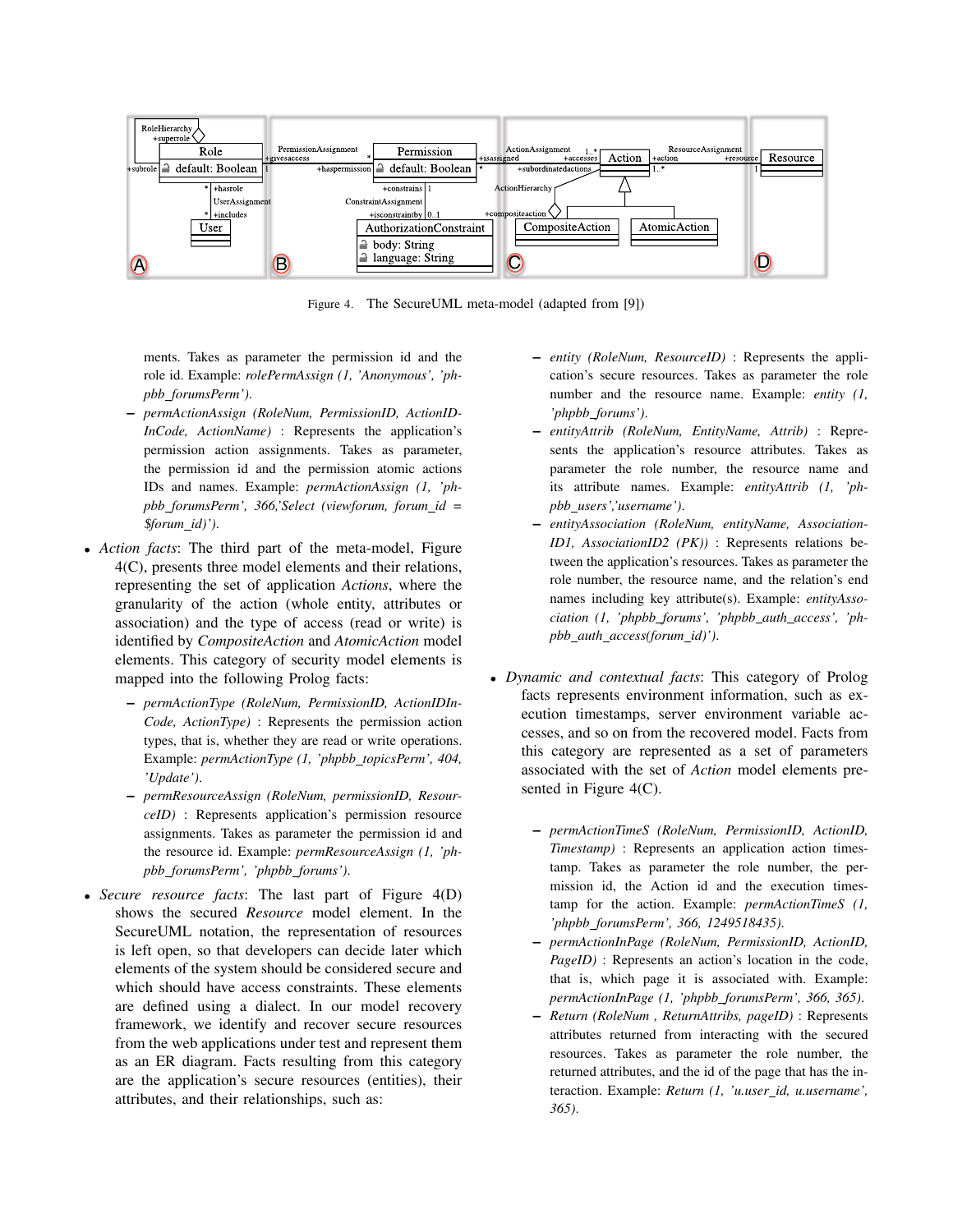# IV. CORRECTNESS AND COMPLETENESS OF THE RECOVERED MODEL

A question that arises when analyzing security aspects of an application using a formal model is the correctness and completeness of the model. One of the advantages of using a formal source transformation system for deriving and exploring security models from source code is that it is easier to reason about these properties of the tools. By contrast with a hand-coded analyzers implemented in Java or C, source transformation rules can be tested and verified piecewise.

Because source transformations are based on parsing technology, the well-formedness of the results is guaranteed. TXL transformation rules are simply incapable of producing a result that does not conform to the syntactic forms of the target grammar/meta-model. The question of the semantic soundness of the constructed security model is also made simpler using a source transformation technique. Rather than having to reason about an entire hand-coded analysis program all at once, each TXL source transformation rule can be considered independently of the others. Whether the entire transformation is correct then becomes just a question of whether the set of rules forms a complete transformation, which can be checked separately. In our system this question is addressed by separating the process into a sequence of separate source transformation steps. Because each step yields a concrete intermediate text file representation that the next step parses as input, erroneous or incomplete results of a step are typically caught immediately by the next step. For example, if the data model extracted from the web application's schema is missing anything, there will be unresolved links when integrating the models that will make this fact immediately evident in the next transformation step.

Using source transformation rules to analyze the schema, source code and behavioral models also assists in guaranteeing completeness. For example, the TXL parser syntactically identifies all references to the SQL database in the source code, and the transformation rule for analyzing them simply transforms them to an instrumented form. The question of whether we have missed any database interactions in the extracted model is therefore easy to evaluate, simply by counting the number of SQL interactions in the model and comparing it to the number identified by the parser in the source. Dynamic behavioral completeness is handled by including coverage counters in the instrumentation, implemented using the DWASTIC tool discussed in [7].

# V. EXPERIMENT

In the remainder of this paper we demonstrate our framework on PhpBB 2.0, a popular internet bulletin board system, in the context of three scenarios. Our system currently works on web applications built using Apache, PHP and MySQL. Apache is the most deployed web server on the internet with a 65% market share [24]. PHP, used on more than 20 million websites [26], has been the most popular server-side scripting language for years. And MySQL is the fastest-growing database in the industry, with more than 10 million active installations and 65,000 daily downloads [23]. However, our approach is not tied to these choices, and could be applied to other technologies as well.

# VI. TESTING SCENARIOS

In this experiment, we examine three sets of users (roles): anonymous users, registered users and the administrator. The web application under test is explored twice, once to collect the application's form inputs, and a second time to do the actual navigation using automated form filling. We developed site exploration test cases to implement each of these automated navigations using WATIR, Web Application Testing In Ruby, an open-source family of Ruby libraries for automating website exploration [30]. We tailored versions of each exploration for each of the three roles.

The first exploration dynamically collects all of the application's form inputs, and creates an Excel spreadsheet with entries for each of these inputs. Each row in the spreadsheet includes fields for the input's ID, name, type, and value. Figure 5 describes the algorithm for this first site exploration. The resulting spreadsheet is used to later fill in the value fields for each form input.

The second WATIR site exploration test case uses the spreadsheet to fill the application's input forms while navigating the application. The navigation process is similar to that described in the algorithm shown in Figure 5, but instead of collecting form inputs, it searches for forms' input IDs in the navigated pages, and chooses values for the matched fields from the spreadsheet to populate the form.

# *A. Testing for Unauthorized Access*

Many web applications try to implement access control polices using obscurity, where sensitive links are not presented to unauthorized users. This method of protection is not sufficient since attackers may be able to access the hidden URLs, knowing that sensitive information and operations lie behind them. In this testing scenario we show how our framework can be used to check for unauthorized access to application resources. Specifically, we check if an anonymous user can access any unauthorized content of PhpBB2.0 using the links that an administrator can see when accessing the same forum.

To check for this vulnerability, we first implement and run the WATIR test case that explores and dynamically collects all the links and form inputs in all the PhpBB 2.0 pages of the administrator role, and stores them in a spreadsheet. We excluded administrator visits to the administration panel itself, which includes the forum's management's tasks. Using the data collected in the spreadsheet, we ran a second WATIR test case that uses this data to navigate the forum as an anonymous user. The execution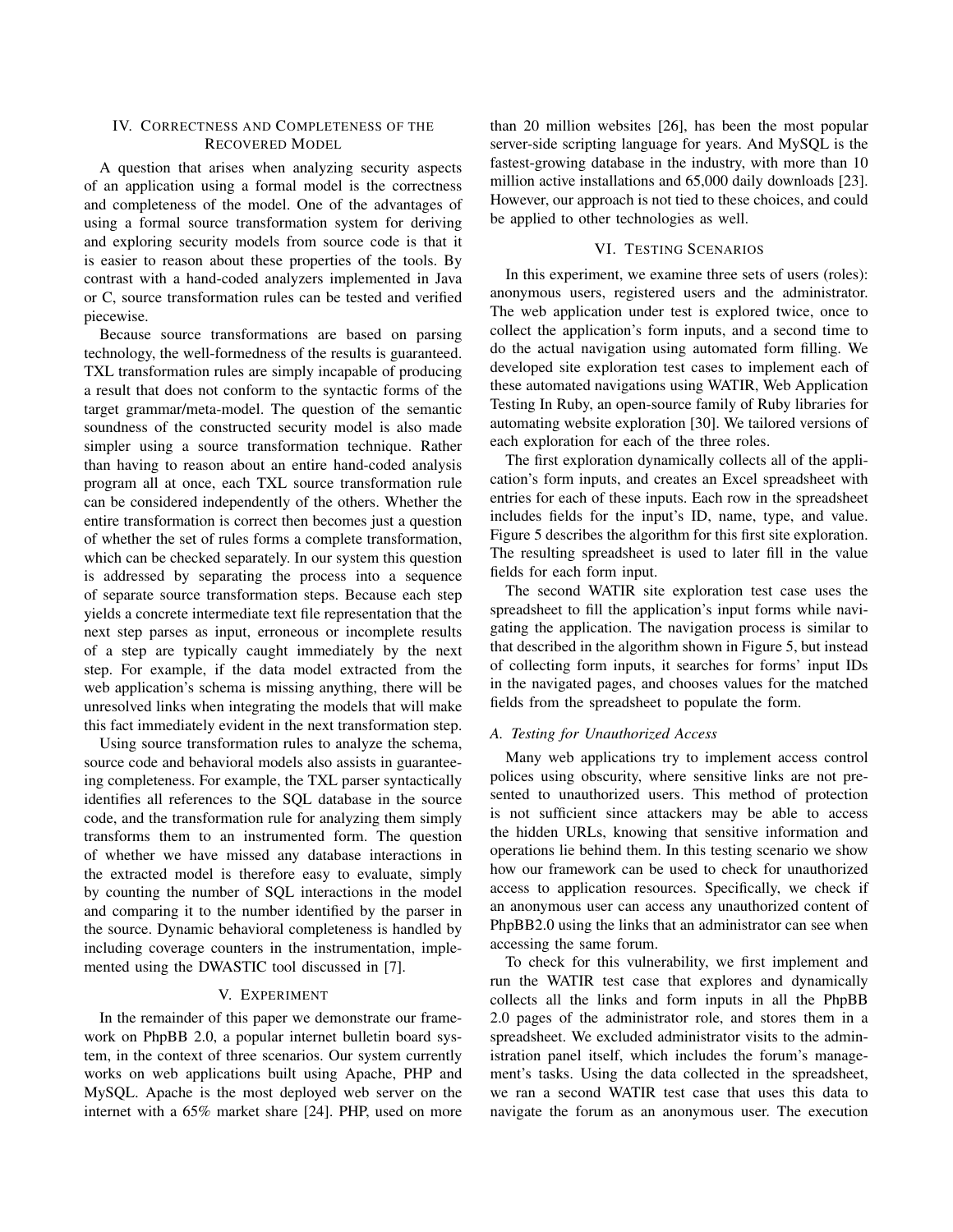| <b>Algorithm</b> CollectFormInputs                                 |  |  |  |  |
|--------------------------------------------------------------------|--|--|--|--|
| <b>Input:</b> The URL of the home page of a web application        |  |  |  |  |
| A spreadsheet with the application's forms elements<br>Output:     |  |  |  |  |
| (ids, types, and values)                                           |  |  |  |  |
| Create a new Spreadsheet: SpS<br>1.                                |  |  |  |  |
| 2.<br>Create a new internet Explorer (IE) instance: IE_ins         |  |  |  |  |
| Point the instance to the web application under test<br>3.         |  |  |  |  |
| 4.<br>collect formElements()                                       |  |  |  |  |
| 5.<br>collect all links in the current page: Lns                   |  |  |  |  |
| $\mathit{navigate}(\text{Lns})$<br>6.                              |  |  |  |  |
| function collect formElements() {<br>7.                            |  |  |  |  |
| 8.<br>for each Form element(FE): text field, button, radio button, |  |  |  |  |
| hidden field in the current page do $\{$                           |  |  |  |  |
| insert a new raw in SPS (FE name, FE ID, FE type, FE value)<br>9.  |  |  |  |  |
| 10.<br><b>if</b> the test case is for a non Anonymous user then {  |  |  |  |  |
| 11.<br>if (a username text field) and                              |  |  |  |  |
| 12.<br>(a passward textfield) exist in the current page then       |  |  |  |  |
| 13.<br>{ username.value = registered User username                 |  |  |  |  |
| passward.value = registeredUser passward<br>14 <sub>1</sub>        |  |  |  |  |
| 15.<br>if the login button exist                                   |  |  |  |  |
| 16.<br>press the login button $\{\}$                               |  |  |  |  |
| 1% end function<br>17.                                             |  |  |  |  |
| 18.<br>function navigate (Lns: list of links)                      |  |  |  |  |
| 19.<br>for each $link(I)$ in Lns do                                |  |  |  |  |
| 20. $\{$ click link I                                              |  |  |  |  |
| 21.<br>collect all links in the page generated from link I: Lns2   |  |  |  |  |
| collect formElements()<br>22.                                      |  |  |  |  |
| 23.<br>Navigate(Lns2)                                              |  |  |  |  |
| 24.<br>₹                                                           |  |  |  |  |

Figure 5. The CollectFormInputs algorithm for collecting the application's form input elements

trace collected for the anonymous user attempting to access administrator links and data is fed to our previous PHP2XMI [4] and WAFA [6] tools to generate a sequence diagram to reflect this behaviour. We then used our PHP2SecureUML [8] to generate the SecureUML models, finally, we used the SecureUML2Prolog tool of this paper to generate the corresponding formal Prolog fact base for the scenario.

The goal is compare the access control facts collected in this scenario with those collected for a legitimate visit of an anonymous user to the forum. In other words, we want to know what resources the anonymous user can access if he accidentally got to see and use the part of the user interface only intended to be available to users with higher privileges, such as registered users and administrators. To evaluate this we implemented and ran Prolog queries to compute the set differences in page access, server environment variable access, and access to application entities. Figure 6 shows some of the Prolog queries used to implement this goal, specifically to compute the set difference in page accesses.

The rule *AccessAdmin Actions (RoleName1, RoleName2)*, where *RoleName1 = Anonymous* and *RoleName2 = Anonymous Using Administrator Links*, executes another Prolog query, *rolePagesActionList()*, on each role and collects the results in *Bag* and *Bag2* respectively. The *remBag()* function

```
% computes role actions per page access role
PagesActions(RoleName, PageName, PageID, ActionID, RList):-
    appRole(RoleNum, RoleName),
   pageNameID(RoleNum, PageName, PageID),
    return(RoleNum, RList, ActionID, PageID).
% computes a set of actions lists for a specific role
PagesActionsList(RoleName, Bag):-
    setof([PageName, ActionID, RList, PageID],
          rolePagesActions(RoleName,PageName ,PageID,
                                    ActionID, RList), Bag).
% computes the actions set difference between two roles
AccessAdmin_Actions(RoleName1, RoleName2):-
    rolePagesActionsList(RoleName1, Bag),
    rolePagesActionsList(RoleName2, Bag2),
    remBag(Bag2, Bag, [], Result),
   printlists(Result).
```
Figure 6. Prolog rules to check for unauthorized access to application entities

then computes the set difference between *Bag2* and *Bag*, gathering the results in the *Result* set, and the *rolePagesActionList()* computes the set of Actions allowed for each role, grouped by page. Query results are presented in Table I.

From the results of the Prolog queries, we can see that PhpBB 2.0 reacts to attempted access to unauthorized pages in three different ways:

- 1) Attempted access to some pages is redirected to the login page. Examples are access to the *posting* pages (225), *privmsg* pages (257), *adminindex* page (794), and the *search* pages (324). The Last eight entries in Table I show these redirections to the login page.
- 2) Other pages are not properly protected, as they are not redirected to the login page. Instead, an error message is returned, such as "invalid session ID". Access to the *modcp* (145) pages, shown in Table I, are examples on this case.
- 3) Some pages are not protected at all, thus a guest user can access the pages and execute all actions associated with them. Access to *faq* (18), *index* (109), and the last *posting* (255) page are examples of this case.

In addition to pages, we can also use our Prolog model to test for potential anonymous user access to secured server environment variables, actions, entities and attributes of the web application. Table II shows the result of executing the Prolog set difference query on server environment variables, and Table III shows the result of executing the Prolog set difference query on the application actions, entities and attributes.

A particular risk of anonymous user unauthorized access to SQL statements, such as those shown in Table III, is enabling the unauthorized user to build on these privileges to launch another kind of attack, such as an SQL injection attack. In SQL injection, the attacker tries to modify the logic of SQL statements that accept unsanitized inputs to break the system and possibly take over site administration.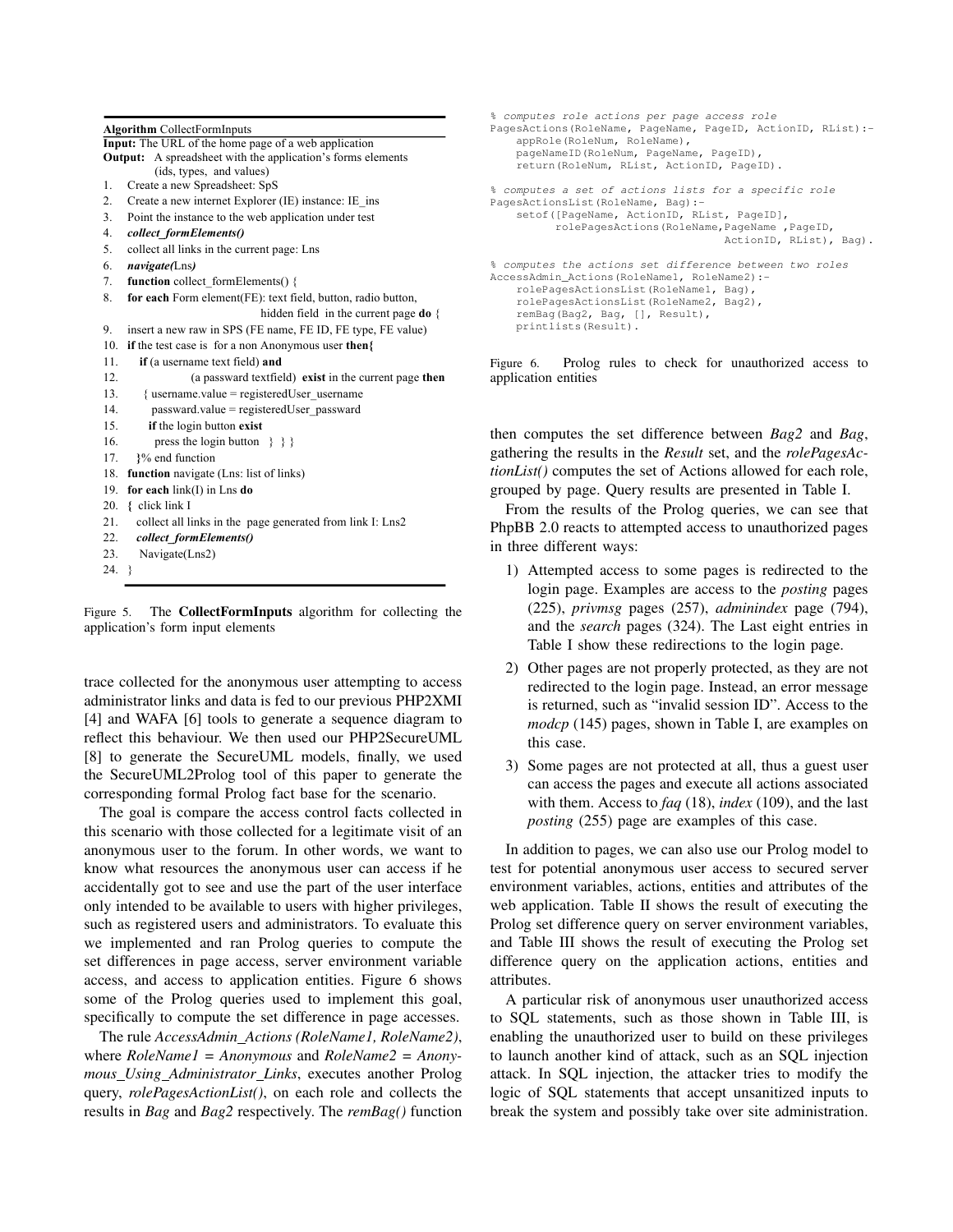|     | PID P Name    | P Parameter                                             | <b>Link Name</b>                            | <b>PhpBB React</b> |
|-----|---------------|---------------------------------------------------------|---------------------------------------------|--------------------|
|     | $18$ faq      | ?mode=bbcode                                            | <b>BBCode</b>                               | <b>Full Access</b> |
|     | 109lindex     | ?mark=forums                                            | Mark all forums read                        | <b>Full Access</b> |
|     | 126 login     | ?logout=true, sid=fd3c                                  | Log out [ alalfi ]                          | <b>Full Access</b> |
|     | 145 modcp     | ?f=2, sid=0f206abbbc                                    | moderate this forum                         | Error Msg          |
|     | 145 modcp     | ?f=2, start=0, sid=0f2                                  | moderate this forum                         | Error Msg          |
|     | 145 modcp     | ?mode=ip, p=5, t=3, sid=fd3                             | View IP address of                          | Error Msg          |
|     | 145 modcp     | ?t=3, mode=delete, sid=0f20                             | Delete this topic                           | Error Msg          |
|     | 145 modcp     | ?t=3, mode=lock, sid=fd3c29                             | lock this topic                             | Error Msg          |
|     | 145 modcp     | ?t=3, mode=move, sid=0f2                                | Move this topic                             | Error Msg          |
|     | $145$ modcp   | ?t=3, mode=split, sid=fd3                               | Split this topic                            | Error Msg          |
|     | 225 posting   | ?mode=delete, p=5, sid=0f2                              | Delete this post                            | Error Msg          |
| 225 | posting       | ?mode=editpost, p=5                                     | Edit/Delete this post                       | Error Msg          |
|     | 225 posting   | ?mode=newtopic, f=2                                     | new topic                                   | Forced login       |
| 225 | posting       | ?mode=quote, p=5                                        | Reply with quote                            | Forced login       |
|     | 225 posting   | ?mode=reply, t=3                                        | post reply                                  | Forced login       |
| 225 | lpostina      | ?mode=smilies                                           | view moreEmoticons                          | Full Access        |
| 257 | privmsa       | ?folder=inbox, mode=read,<br>p=1                        | Inbox                                       | Forced login       |
| 257 | privmsa       | ?folder=inbox, sid=fd3c                                 | Log in to check your<br>private messages    | Forced login       |
| 257 | privmsg       | ?folder=outbox                                          | Outbox                                      | Forced login       |
| 257 | privmsa       | ?folder=savebox                                         | Savebox                                     | Forced login       |
| 257 | privmsg       | ?folder=sentbox                                         | Sentbox                                     | Forced login       |
| 257 | privmsa       | ?mode=post                                              | newpost                                     | Forced login       |
| 324 | <b>search</b> | ?search id=egosearch                                    | View your posts                             | Forced login       |
| 324 | <b>search</b> | ?search id=newposts                                     | View posts since last Forced login<br>visit |                    |
| 391 | viewtopic     | ?t=3, start=0, postdays=0,<br>postorder=asc, highlight= |                                             | <b>Full Access</b> |
| 391 | viewtopic     | ?t=3, watch=topic,<br>start=0, sid=fd3c                 | Watch this topic for<br>replies             | <b>Full Access</b> |
| 794 | adminindex    | $\overline{?}$ sid=fd $3c$                              |                                             | Forced login       |
| 126 | login         | ?redirect=admin/index.php,<br>sid=67f7242f6             |                                             | Redirection        |
| 126 | login         | ?redirect=posting.php,<br>mode=newtopic, f=2            |                                             | Redirection        |
| 126 | login         | ?redirect=posting.php,<br>mode=quote, p=5               |                                             | Redirection        |
| 126 | login         | ?redirect=posting.php,<br>mode=reply, t=3               |                                             | Redirection        |
| 126 | login         | ?redirect=privmsg.php,<br>folder=inbox, mode=post       |                                             | Redirection        |
| 126 | login         | ?redirect=privmsg.php,<br>folder=inbox, mode=read, p=1  |                                             | Redirection        |
| 126 | login         | ?redirect=search.php,<br>search id=egosearch            |                                             | Redirection        |
| 126 | login         | ?redirect=search.php,<br>search id=newposts             |                                             | Redirection        |
|     |               |                                                         |                                             |                    |

Table I UNAUTHORIZED PAGE ACCESS WITH PARAMETERS FOR A GUEST USER ATTEMPTING TO ACCESS ADMININSTRATOR LINKS

In Table III we have uncovered examples of such a possibility in PhpBB 2.0, with potential anonymous user access to administrator SQL statements in the actions with ActionIDs 152, 157, 226, 227, 228, 329, 341 and 393.

## *B. Web application maintenance*

Our framework can also be used for maintenance of rolebased web application security. For example, this can be useful when the testing engineer has identified an access control security feature that is presently permitted to a specific role, and would like to disable this feature. Our framework can help by locating all the pages and database statements that allow this feature, as a step towards fixing the code to prevent this access in future.

As an example, in PhpBB 2.0 we have noticed that an anonymous user is allowed to see registered users' profile information, a feature that may lead to a privacy violation for forum members. We executed a Prolog query that searches

|     | PID P Name    | Var<br>ID | Http Var_Name Var_Assign |                               | <b>Http Var</b><br>Value | <b>Http Var</b><br><b>Type</b> |
|-----|---------------|-----------|--------------------------|-------------------------------|--------------------------|--------------------------------|
| 18  | faq           | 19        | mode                     |                               | bbcode                   | GÉTDT                          |
| 109 | lindex        | 119       | lc.                      | <b><i><u>Sviewcat</u></i></b> | 1                        | <b>GETDT</b>                   |
| 109 | lindex        | 120       | lmark                    | <b>\$mark</b> read            | forums                   | <b>GETDT</b>                   |
| 145 | modcp         | 191       |                          | \$forum id                    | 2                        | <b>GETDT</b>                   |
| 145 | modcp         | 193       | lp                       | \$post id                     | 5                        | <b>GETDT</b>                   |
| 145 | modcp         | 200       |                          | \$topic id                    | 3                        | <b>GETDT</b>                   |
| 145 | modcp         | 209       | confirm                  | \$confirm                     |                          | <b>POSTDT</b>                  |
| 145 | modcp         | 210       | Istart                   | \$start                       | 0                        | <b>GETDT</b>                   |
| 145 | modcp         | 211       | lmode                    | \$mode                        | ∣ip                      | <b>GETDT</b>                   |
| 145 | modcp         | 215       | sid                      | \$sid                         | 0f206abbb                | <b>GETDT</b>                   |
| 225 | posting       | 235       | Imode                    | \$ \$var                      | delete                   | <b>GETDT</b>                   |
| 225 | posting       | 238       | Ip                       | \$ \$var                      | 5                        | <b>GETDT</b>                   |
| 257 | privmsg       | 306       | Ip                       | \$privmsg id                  | 1                        | <b>GETDT</b>                   |
| 257 | privmsg       | 308       | lp                       | \$privmsgs id                 |                          | <b>GETDT</b>                   |
| 319 | profile       | 320       | sid                      | \$sid                         | fd3c29892                | <b>GETDT</b>                   |
| 324 | <b>search</b> | 348       | search author            | \$search author               | alalfi                   | <b>GETDT</b>                   |
| 324 | lsearch       | 350       | lsearch id               | \$search id                   | egosearch                | <b>GETDT</b>                   |
| 365 | viewforum     | 380       | lmark                    | \$mark read                   | topics                   | GETDT                          |
| 391 | viewtopic     |           | 413 lpostorder           | \$post order                  | asc                      | <b>GETDT</b>                   |

Table II UNAUTHORIZED SERVER ENVIRONMENT VARIABLE ACCESS FOR A GUEST ATTEMPTING TO ACCESS ADMININSTRATOR LINKS

| PID P Name     | ID  | Action Action return-value                                                                                                                                                                                      | <b>Action constraint</b>                                                                                                                                                                      |
|----------------|-----|-----------------------------------------------------------------------------------------------------------------------------------------------------------------------------------------------------------------|-----------------------------------------------------------------------------------------------------------------------------------------------------------------------------------------------|
| 145 modcp      | 152 | f.forum id, f.forum name,<br>f.forum topics                                                                                                                                                                     | $t$ . topic $id =$ \$topic $id$ and $f$ .<br>forum $id = t$ . forum $id$                                                                                                                      |
| 145 modcp      | 157 | forum name, forum topics                                                                                                                                                                                        | forum id = \$forum id                                                                                                                                                                         |
| 225 posting    | 226 |                                                                                                                                                                                                                 | forum id = \$forum id                                                                                                                                                                         |
| 225 loostina   | 227 | f.*, t.topic status, t.topic title,<br>t.topic type                                                                                                                                                             | $t$ . topic $id = $topic$ id and f.<br>forum $id = t$ . forum $id$                                                                                                                            |
| 225 posting    | 228 | f.*, t.topic id, t.topic status,<br>t.topic type, t.topic first post id,<br>p.post id, p.poster id, p.enable html,<br>p.enable smilies,<br>pt.post subject, pt.post text,<br>u.username, u.user id, u.user sig, | $p$ . post $id =$ \$post $id$ and<br>$t$ . topic $d = p$ . topic id and<br>$f$ forum $id = p$ forum $id$ and<br>pt. post $id = p$ . post $id$ and<br>$u.$ user $id = p.$ poster $id$          |
| 225 posting    | 868 | emoticon, code, smile url                                                                                                                                                                                       |                                                                                                                                                                                               |
| 324 Isearch    | 329 | post id                                                                                                                                                                                                         | poster id IN (\$matching userids)                                                                                                                                                             |
| 324 Isearch    | 336 | topic id                                                                                                                                                                                                        | topic replies $= 0$ and<br>topic moved $id = 0$                                                                                                                                               |
| 324 Isearch    | 341 | pt.post text, pt.bbcode uid,<br>pt.post subject, p.*, f.forum id,<br>f.forum name, t.*, u.username,<br>u.user id, u.user sig,<br>u.user sig bbcode uid                                                          | p. post id IN (\$search results)<br>and $pt. post id = p. post id$<br>and $f$ . forum $id = p$ . forum $id$<br>and $p \cdot topic$ id = t . topic id<br>and $p$ . poster $id = u$ . user $id$ |
| 388 viewonline | 389 | forum name, forum id                                                                                                                                                                                            |                                                                                                                                                                                               |
| 388 viewonline | 390 | u.user id, u.username,<br>u.user allow viewonline,u.user level,<br>s.session logged in, s.session time,<br>s.session page, s.session ip                                                                         | u, user id = s, session user id<br>and s. session time >=<br>$(\text{time}() - 300)$                                                                                                          |
| 391 viewtopic  | 393 | t.topic id                                                                                                                                                                                                      | $t2$ . topic $id =$ \$topic $id$ and $t$ .<br>forum $id = t2$ . forum $id$ and $t$ .<br>topic moved $id = 0$ and $t$ .<br>topic last post $id > t2$ .<br>topic last post id                   |

Table III UNAUTHORIZED SQL STATEMENT ACCESS FOR A GUEST USER ATTEMPTING TO ACCESS AN ADMINISTRATOR'S LINKS

for profile information in all accesses represented in the recovered model of a registered user. The query returns information on all pages in the registered role that permit such access, and identifies SQL statements that retrieve this information. Identifying the pages and SQL statements that allow this feature will help the software engineer to update the code to restrict the guest access. Figure 7 shows one of the Prolog queries used to implement this goal, and Table IV shows the result of these queries, identifying all anonymous user actions that can gain access to registered user email addresses and what pages and links allow that access.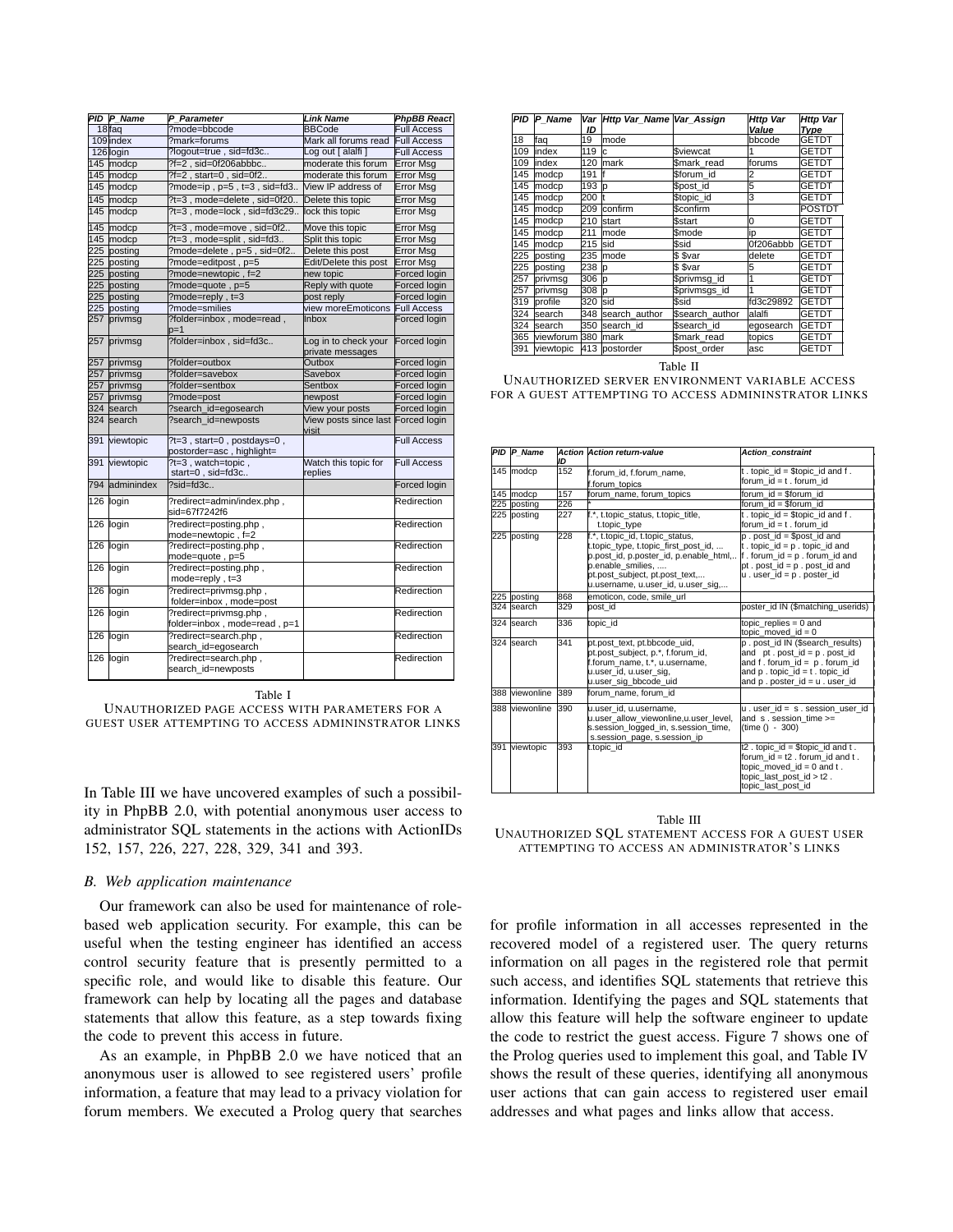```
% search for pages & actions that allow a user
% to access other user emails
anon email retrieved(PageID, PageName,
                                ActionID, AcTS, RoleName) :-
    appRole(RolNum, RoleName),
    return(RolNum, SelList, ActionID, PageID),<br>split string(SelList, ', ', SelAtoms),
    split_string(SelList,
    member(user_viewemail,SelAtoms),
    pageNameID(RolNum, PageName, PageID),
    permActionTimeS(RolNum, _, ActionID, AcTS).
```
Figure 7. Prolog rule to check for access to user email addresses

| PID | Page Name          | Action<br>ID | Action return-value                                                                  | Action constraint                                                                                                                                                                 | r                  |
|-----|--------------------|--------------|--------------------------------------------------------------------------------------|-----------------------------------------------------------------------------------------------------------------------------------------------------------------------------------|--------------------|
| 109 | lindex             | 140          | username, user id,                                                                   | luser id $\mathord{<}$ - 1                                                                                                                                                        | if                 |
| 139 | <i>Imemberlist</i> |              | user viewemail, user posts,<br>user regdate, user from,<br>user website, user email, | ORDER BY \$order by                                                                                                                                                               | Þ                  |
| 257 | privmsq            |              |                                                                                      |                                                                                                                                                                                   |                    |
| 319 | <b>profile</b>     |              | user icq, user aim,<br>user yim, user msnm,<br>user avatar,<br>user avatar type,     |                                                                                                                                                                                   | if<br>Þ            |
| 324 | <b>Isearch</b>     | 400          | u.username, u.user id,                                                               | $p$ . topic $id = $topic$ id                                                                                                                                                      |                    |
| 126 | llogin             |              | u.user posts, u.user from,                                                           | Slimit posts time                                                                                                                                                                 | if                 |
| 145 | modcp              |              | u.user website.<br>u.user email, u.user icq,                                         | and pt. post $id = p$ . post $id$<br>and $u$ . user $id = p$ . poster $id$                                                                                                        |                    |
| 391 | viewtopic          |              | u.user aim, u.user yim,<br>u.user regdate,<br>u.user msnm,<br>u.user viewemail,      |                                                                                                                                                                                   | ob.<br>2 >         |
| 225 | posting            | 863          | u.user id, u.user email,<br>u.user lang                                              | tw. topic id = \$topic id and<br>tw . user id NOT IN<br>(\$userdata [user id], - 1,<br>\$row [ban userid])<br>and tw. notify status = $0$<br>and $u$ . user $id = tw$ . user $id$ | Figure 3<br>access |

Table IV LIST OF ALL PAGES AND ACTIONS THAT PERMIT ACCESS TO A USER'S EMAIL ADDRESS

# *C. Web application Reengineering*

In PhPBB 2.0 administrator management tasks are protected by providing a valid administrator username and password on the login page. Users who provide such information can then access all the forum management tasks. This is implemented by performing role validation at the beginning of each restricted page using a call to the *pagestart()* PHP function. The function implements the validation using session information, deciding on the allowed level of access. Figure 6 shows the source code of the *PageStart.php* file and highlights the part of it that is responsible for controlling access.

To address this issue along with the fact that many web applications' access control is implemented using obscurity, such applications need to be reengineered to employ a strict security model not only at the level of page access but also at the level of server environment variable access and access to application entities and attributes. Using our Prolog model, by commenting out the code in *pagestart()*, an anonymous user was able to access all the administrator management pages, given the URL for them. With this modification, the results of the query of Figure 6 yield an exhaustive list of all of the ways that the anonymous user could gain such



Figure 8. The *PageStart.php* file in PhpBB 2.0. Code that controls  $p_{\text{max}}$  are the englishing  $p_{\text{max}}$  and  $p_{\text{max}}$  are the englished.

access, by page, resource, and action, providing the security engineer with all of the changes that would need to be made to localize security checking in the application.

In general, the security models generated by our framework can also be reviewed by a security engineer either by using any modeling tool that supports UML2.0 (such as RSA [18]), or by exploring the generated Prolog representation of the security model using queries. Either way the engineer can easily explore scenarios to check for the absence of legitimate access or the existence of unauthorized access to the web application as a result of changes or planned changes to the code. Since the recovered model provides fined-grained access information down to the level of the application's entities' attributes, the software engineer can also explore the potential effect of a proposed update to the access model, either by updating the security model or by updating the Prolog representation.

Once the security model is revised to reflect the new access control requirements, it can be used to restructure the application's database schema such that the security check is employed on every access to any of the application's entities' attributes. Database access in the web application can be updated accordingly based on the new database structure. This is made possible by the unique numbering generated by our framework and associated with each SQL statement and server environment variable reference in any of the application's server pages.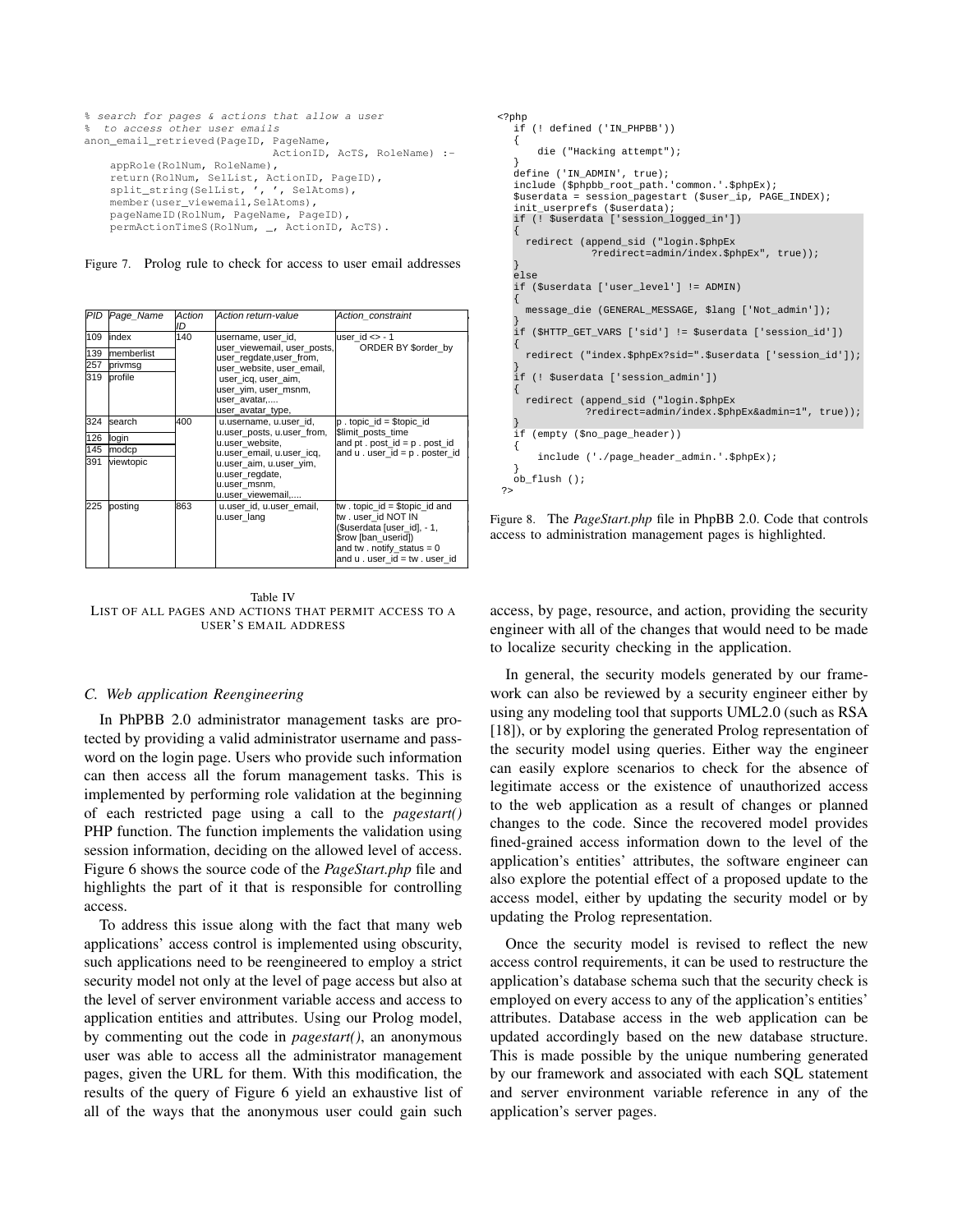# VII. RELATED WORK

Several methods in the literature propose tools for the translation of UML diagrams to formal models that can be checked using formal verification tools. In the context of web application verification, Castelluccia et al. [11] and Sciascio et al. [16] use the Canollen model to build a diagram for the web application to verify its design. The authors implement a component, XMI2SMV, that converts UML diagrams in XMI format into a Web Application Graph (WAG). The WAG can be translated into an SMV model, which is then given to the NuSMV model checker [13].

Bordbar and Anastasakis [10] use the Alloy [15] constraint solver to find bugs in interaction between the user and the browser in web applications. They designed a model translation tool, UML2Alloy, which maps from their proposed UML diagram, Abstract Description of Interaction, to an Alloy model, which can then be verified using the Alloy analyzer. Other model translation tools are discussed in [17].

In access control analysis research, Letarte and Merlo [20] use static analysis to extract a binary role model from PHP code, or more specifically from PHP database statements. The approach then checks if the recovered model is restrictive or permissive. Change of authorization level in the code is modeled using an inter-procedural control flow graph. The approach accounts for only two roles, admin and user, for which access to database statements may or may not be granted. It uses an application-dependent authorization pattern, and lacks for correspondence to source code.

Koved et al. [19] propose an approach to automatically compute access rights requirements in Java 2.0 applications and specifically for mobile code such as applets and servlets. The authors use context sensitive data and control flow analysis to construct an Access Right Invocation graph representing the authorization model of the code. This enables identification of classes in each path that contain a call to the Java 2.0 security authorization subsystems.

Pistoia et al. [28] propose an approach to detect inconsistencies in an application's RBAC policy. They statically construct a call graph to represent the flow of authorization by over-approximating method calls in the application and identifying access-restricted methods. The graph forms the basis of several security analyses, including whether the application's RBAC security policy is restrictive or permissive.

Mendling et al. [22] propose a meta-model based integration approach to enhance the security features of Business Process Management Systems that operate via Web Services (BPEL). The authors use an XSTL transformation script to extract roles and permissions from a BPEL process definition based on a proposed mapping. The extracted information is stored in XML, which can be imported into the tool xoRBAC, which enables the definition and enforcement of RBAC policies and constraints for web services.

In the area of web applications, many model-based testing techniques have been proposed. However, the main focus has been on testing structural, dynamic, or interaction aspects of web applications rather than on security testing or access control properties. A state of the art discussion of these techniques can be found on our recent survey [5].

#### VIII. CONCLUSIONS AND FUTURE WORK

In this paper we have presented an approach and a tool to analyze RBAC security models automatically recovered from existing dynamic web applications. We used source transformation technology in SecureUML2Prolog to transform the recovered SecureUML models into Prolog. The resulting formal models can be used to check RBAC security properties in the application under test. We demonstrated our method on a production web application, PhpBB 2.0, and illustrated its use in security analysis, testing, maintenance and reengineering. In future work we are planning to conduct a larger scale evaluation to better test the effectiveness of our method, and to extend and adapt our framework to address other security analysis tasks.

### ACKNOWLEDGMENTS

This work is supported in part by the Natural Sciences and Engineering Research Council of Canada (NSERC), and by the IBM Canada Centre for Advanced Studies.

## **REFERENCES**

- [1] Gail-Joon Ahn and Ravi S. Sandhu. Role-based authorization constraints specification. *ACM Trans. Inf. Syst. Secur.*, 3(4):207–226, 2000.
- [2] Manar H. Alalfi, James R. Cordy, and Thomas R. Dean. SQL2XMI: Reverse Engineering of UML-ER Diagrams from Relational Database Schemas. In *WCRE*, pages 187–191, 2008.
- [3] Manar H. Alalfi, James R. Cordy, and Thomas R. Dean. A Verification Framework for Access Control in Dynamic Web Applications. In *C3S2E*, pages 109– 113, 2009.
- [4] Manar H. Alalfi, James R. Cordy, and Thomas R. Dean. Automated Reverse Engineering of UML Sequence Diagrams for Dynamic Web Applications. In *ICSTW*, pages 295–302, 2009.
- [5] Manar H. Alalfi, James R. Cordy, and Thomas R. Dean. Modeling methods for web application verification and testing: State of the art. *Software Testing, Verification and Reliability*, 19(4):265–296, 2009.
- [6] Manar H. Alalfi, James R. Cordy, and Thomas R. Dean. WAFA: Fine-grained Dynamic Analysis of Web Applications. In *WSE*, pages 41–50, 2009.
- [7] Manar H. Alalfi, James R. Cordy, and Thomas R. Dean. Automating Coverage Metrics for Dynamic Web Applications. In *CSMR*, pages 51–60, 2010.